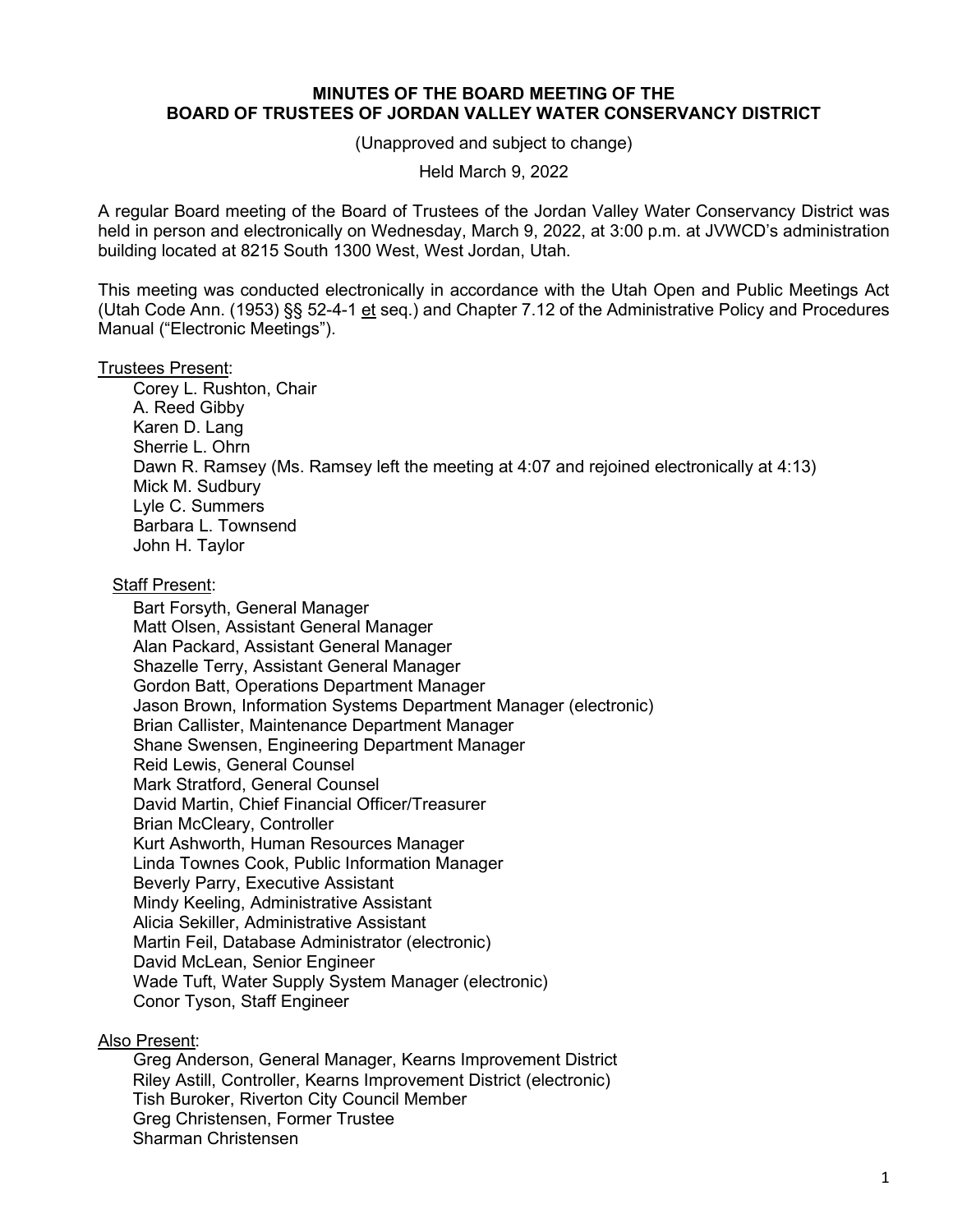| District (electronic)                                                                                                                                                    | Mark Chalk, General Manager, Taylorsville-Bennion Improvement District (electronic)<br>Keith Denos, General Manager, Provo River Water Users Association<br>Mike DeVries, General Manager, Metropolitan Water District of Salt Lake and Sandy (electronic)<br>Clint Dilley, General Manager, Magna Water District (electronic)<br>Justun Edwards, Public Works Director, Herriman City (electronic)<br>Brian Folsom, Engineer, Jacobs Engineering (electronic)<br>Jason Helm, General Manager, Granger-Hunter Improvement District (electronic)<br>Gary Henrie, Engineer, Bureau of Reclamation (electronic)<br>Darrin Jensen-Peterson, General Manager, WaterPro (electronic)<br>Jason Luettinger, Principal, Bowen Collins & Associates<br>Brien Maxfield, Senior Engineer, Draper City<br>Ana Paz, Associate Engineer, South Jordan City<br>Jason Rasmussen, Public Works Director, South Jordan City<br>David Robertson, Vice President, Lewis Young Robertson and Burningham<br>Shawn Robinson, Director of Operations and Maintenance, Taylorsville-Bennion Improvement<br>KC Shaw, Deputy General Manager, Central Utah Water Conservancy District<br>Dan Tracer, Assistant City Engineer, Bluffdale City (electronic)<br>Ryan Willeitner, Engineer, Jacobs Engineering (electronic)<br>Jeremy Williams, Project Manager, Brown & Caldwell (electronic)<br>Jacob Young, Director, Brown & Caldwell (electronic) |
|--------------------------------------------------------------------------------------------------------------------------------------------------------------------------|------------------------------------------------------------------------------------------------------------------------------------------------------------------------------------------------------------------------------------------------------------------------------------------------------------------------------------------------------------------------------------------------------------------------------------------------------------------------------------------------------------------------------------------------------------------------------------------------------------------------------------------------------------------------------------------------------------------------------------------------------------------------------------------------------------------------------------------------------------------------------------------------------------------------------------------------------------------------------------------------------------------------------------------------------------------------------------------------------------------------------------------------------------------------------------------------------------------------------------------------------------------------------------------------------------------------------------------------------------------------------------------------------------------------|
| Call to order and<br>introduction of<br>visitors                                                                                                                         | Mr. Corey L. Rushton, Chair, convened a Board meeting of the Jordan Valley<br>Water Conservancy District Board of Trustees at 3:00 p.m. on Wednesday,<br>March 9, 2022. Mr. Rushton introduced the members of the Board and public<br>who joined the meeting both in person and electronically.                                                                                                                                                                                                                                                                                                                                                                                                                                                                                                                                                                                                                                                                                                                                                                                                                                                                                                                                                                                                                                                                                                                        |
| <b>Administration of</b><br>Oath of Office to<br>newly appointed<br><b>Trustees</b>                                                                                      | Mr. Rushton introduced the four trustees who were nominated, appointed by the<br>Governor, and then confirmed by the Senate on February 28, 2022. These<br>trustees are: Mick M. Sudbury, representing Division 2, which includes Kearns<br>Improvement District, Magna Water District, and Hexcel Corporation; Lyle C.<br>Summers, representing Division 4, which includes West Jordan City; John H.<br>Taylor, representing Division 3, which includes Taylorsville City; and Barbara L.<br>Townsend, representing Division 7, which includes Granite Park, Holladay,<br>Murray, South Cottonwood, Willow Creek, South Salt Lake, Union, White City<br>Improvement District, Hi-Country Estates, and unincorporated areas.                                                                                                                                                                                                                                                                                                                                                                                                                                                                                                                                                                                                                                                                                           |
|                                                                                                                                                                          | The Oath of Office statute requires that a Notary Public administer the oath of<br>office. Ms. Beverly Parry, Executive Assistant and Notary Public, was asked to<br>administer the oath of office to Mr. Sudbury, Mr. Summers, Mr. Taylor, and Ms.<br>Townsend.                                                                                                                                                                                                                                                                                                                                                                                                                                                                                                                                                                                                                                                                                                                                                                                                                                                                                                                                                                                                                                                                                                                                                       |
| <b>Consider adoption</b><br>of Resolution No.<br>22-03, "Of<br><b>Appreciation to</b><br>Gregory R.<br><b>Christensen for</b><br>his Service on the<br><b>Board from</b> | Mr. Bart Forsyth, General Manager, presented Resolution No. 22-03 and<br>expressed his appreciation for Mr. Christensen's support of water conservation<br>and the Conservation Garden Park during Mr. Christensen's tenure on the Board<br>of Trustees. He said Mr. Christensen has been actively involved and influential<br>in water supply and infrastructure development programs and impactful water<br>conservation programs and policies. Mr. Rushton expressed appreciation for Mr.<br>Christensen always coming to meetings prepared, his attention to detail, his                                                                                                                                                                                                                                                                                                                                                                                                                                                                                                                                                                                                                                                                                                                                                                                                                                           |

**February 2014 to February 2022"**

willingness to tackle tough issues, and his leading by example. Other Trustees thanked Mr. Christensen for his service on the Board.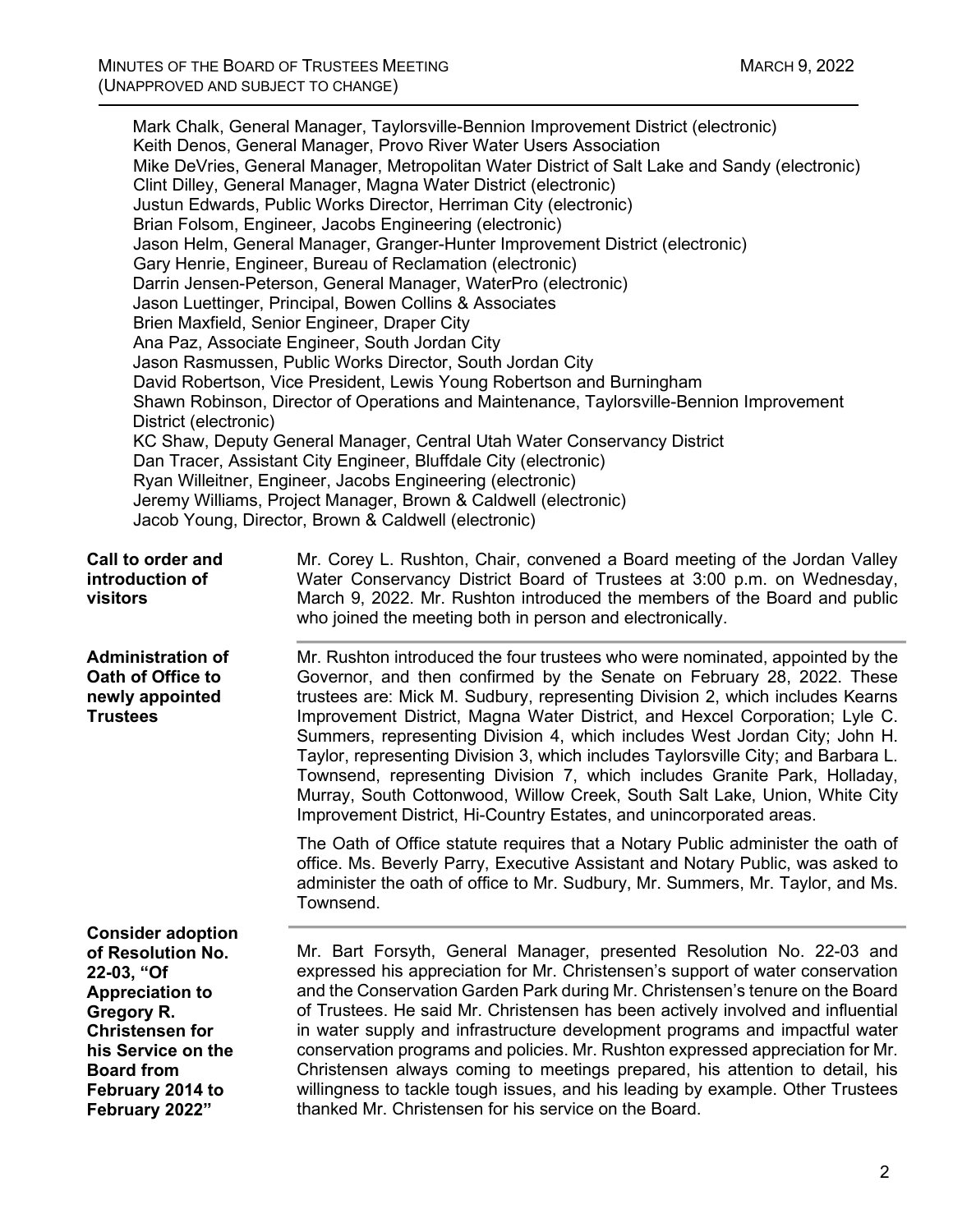|                                                                       | Mr. Rushton called for a motion. Ms. Dawn Ramsey moved to approve<br>Resolution No. 22-03, "Of Appreciation to Gregory R. Christensen for his Service<br>on the Board from February 2014 to February 2022." Following a second by Mr.<br>Reed Gibby, the motion was unanimously approved as follows:                                                                                                                                                                                 |                                                                                                                                                                                                                                                                                                                       |
|-----------------------------------------------------------------------|--------------------------------------------------------------------------------------------------------------------------------------------------------------------------------------------------------------------------------------------------------------------------------------------------------------------------------------------------------------------------------------------------------------------------------------------------------------------------------------|-----------------------------------------------------------------------------------------------------------------------------------------------------------------------------------------------------------------------------------------------------------------------------------------------------------------------|
|                                                                       | Mr. Gibby $-$ aye<br>$Ms. Ohrn - aye$<br>Mr. Rushton $-$ aye<br>Mr. Summers - aye<br>Ms. Townsend - aye                                                                                                                                                                                                                                                                                                                                                                              | Ms. Lang $-$ aye<br>Ms. Ramsey - aye<br>Mr. Sudbury $-$ aye<br>Mr. Taylor $-$ aye                                                                                                                                                                                                                                     |
| <b>Approval of</b><br>common consent<br>items                         | Mr. Rushton presented the minutes of the Executive Committee meeting held<br>February 7, 2022, and the regular Board meeting held February 9, 2022. He also<br>presented the February Trustees' Expenses Report. Mr. Rushton called for a<br>motion. Ms. Karen Lang moved to approve the minutes of the February 7th and<br>9th meetings and the February 2022 Trustees' Expenses Report. Following a<br>second by Mr. Lyle Summers, the motion was unanimously approved as follows: |                                                                                                                                                                                                                                                                                                                       |
|                                                                       | Mr. Gibby $-$ aye<br>Ms. Ohrn $-$ aye<br>Mr. Rushton $-$ aye<br>Mr. Summers $-$ aye<br>Ms. Townsend - aye                                                                                                                                                                                                                                                                                                                                                                            | Ms. Lang $-$ aye<br>Ms. Ramsey - aye<br>Mr. Sudbury $-$ aye<br>Mr. Taylor $-$ aye                                                                                                                                                                                                                                     |
| <b>Public comments</b>                                                | There were no public comments.                                                                                                                                                                                                                                                                                                                                                                                                                                                       |                                                                                                                                                                                                                                                                                                                       |
| <b>Election of District</b><br><b>Officers for the</b><br>coming year | Mr. Rushton asked Mr. Forsyth to read the list of current District officers, which<br>are: Mr. Corey Rushton as Chair, Ms. Karen Lang as Vice Chair, Mr. John Taylor<br>as Finance Committee Chair, Mr. Lyle Summers as Conservation Committee<br>Chair, Mr. Bart Forsyth as Clerk, Mr. Alan Packard as Assistant Clerk, and Mr.<br>David Martin as Treasurer.                                                                                                                       |                                                                                                                                                                                                                                                                                                                       |
|                                                                       | to continue serving.                                                                                                                                                                                                                                                                                                                                                                                                                                                                 | Following discussion by the Trustees on the current officers, Mr. Ruston<br>proceeded with the annual election of District officers and asked if all current<br>officers were willing to continue serving. All officers indicated they were willing                                                                   |
|                                                                       | as follows:                                                                                                                                                                                                                                                                                                                                                                                                                                                                          | Ms. Dawn Ramsey moved to retain all current officers in their present positions.<br>Following a second by Mr. Reed Gibby, the motion was unanimously approved                                                                                                                                                         |
|                                                                       | Mr. Gibby $-$ aye<br>Ms. Ohrn $-$ aye<br>Mr. Rushton $-$ aye<br>Mr. Summers - aye<br>Ms. Townsend – aye                                                                                                                                                                                                                                                                                                                                                                              | Ms. Lang $-$ aye<br>Ms. Ramsey $-$ aye<br>Mr. Sudbury $-$ aye<br>Mr. Taylor $-$ aye                                                                                                                                                                                                                                   |
| <b>Core Mission</b><br><b>Reports</b>                                 |                                                                                                                                                                                                                                                                                                                                                                                                                                                                                      | Mr. Bart Forsyth, General Manager, reviewed the Municipal and Industrial (M&I)<br>Water Deliveries report through February 2022, the Wholesale Contract                                                                                                                                                               |
| <b>Water supply report</b>                                            |                                                                                                                                                                                                                                                                                                                                                                                                                                                                                      | Progress report for each Member Agency, the M&I Water Sources report, the<br>Provo River Reservoirs Update, and the Wholesale and Retail Actual and<br>Projected Deliveries report. He provided historical data on January and February<br>precipitation at the Salt Lake City International Airport, Utah Snow Water |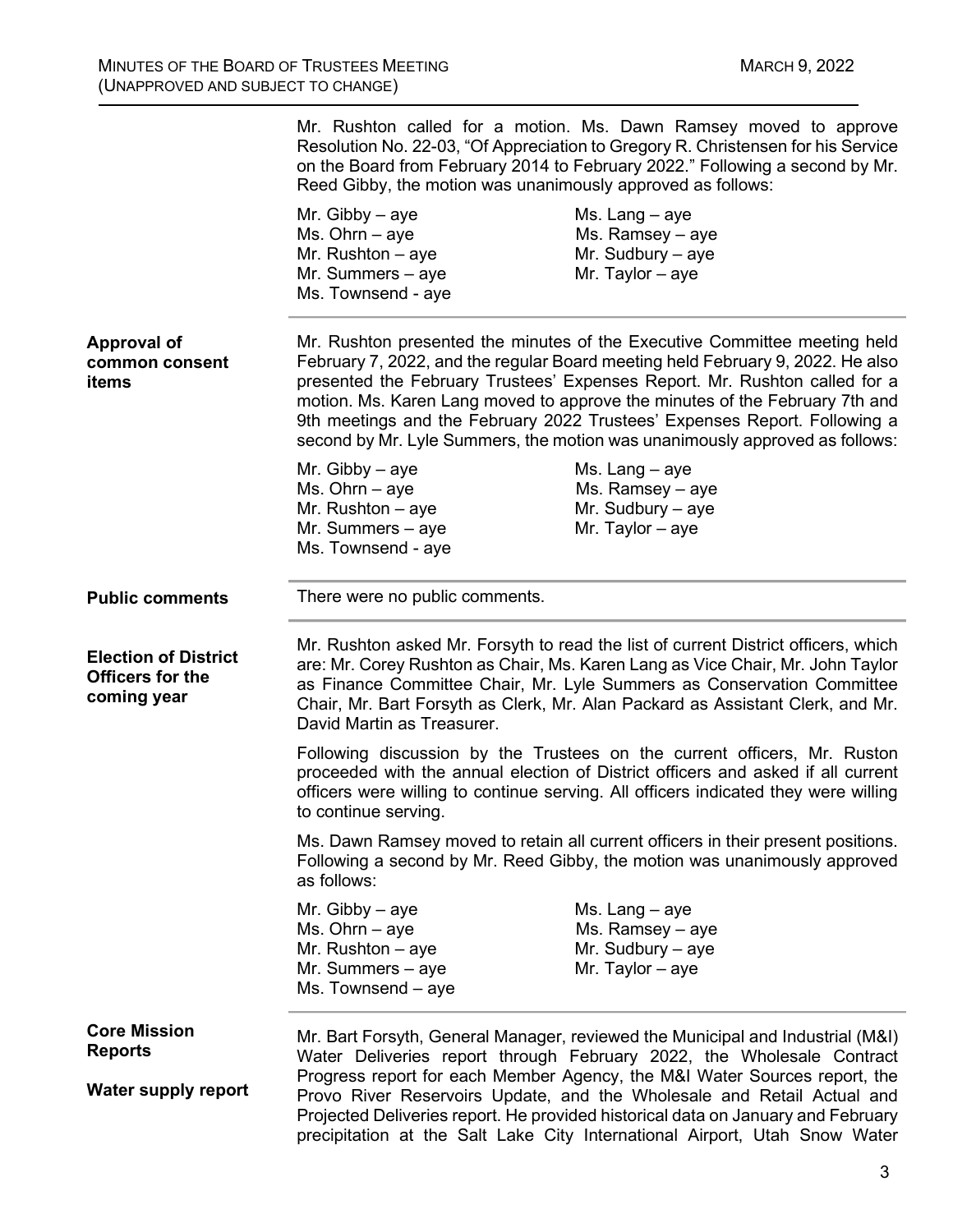Equivalent information, and Trial Lake and Beaver Divide Snow Water Equivalent data.

| <b>Water quality report</b>                                                                                                                                                                                                 | Ms. Shazelle Terry, Assistant General Manager, shared information on the<br>Unregulated Contaminant Monitoring Rule (UCMR) which the EPA uses to<br>collect data for contaminants that are suspected to be present in drinking water<br>and do not have health-based standards set under the Safe Drinking Water Act.<br>The purpose of the UCMR is to look for occurrence data to determine national<br>distribution and concentration of contaminants. Monitoring is required for all large<br>systems serving a population greater than 100,000. She said they are currently<br>in the fifth round of the UCMR, which will go through 2026. Ms. Terry said there<br>are 30 contaminates currently being tested for, which includes Lithium and 29<br>Per and Polyfluoroalkyl substances (PFAS). She said PFAS are very pervasive<br>and easily transported. The Utah DEQ has put together a Sampling and Analysis<br>Plan which has three primary goals: 1) determine if PFAS are present in a<br>selection of Utah's 489 community water systems, 2) communicate how these<br>results impact the public's health, and 3) provide drinking water providers and<br>other regulated entities with information to mitigate impacts to the public from<br>PFAS contamination. DEQ has identified potential sources of PFAS in Utah (i.e.,<br>military installations, airports, industrial sites) and linked these to potential<br>exposure pathways to the public. She reported that JVWCD has done<br>investigative sampling in several locations and all results have been Non-Detect.<br>She shared a draft press release that the DEQ will release which indicates low<br>risk for human exposure to PFAS through drinking water in Utah. |
|-----------------------------------------------------------------------------------------------------------------------------------------------------------------------------------------------------------------------------|----------------------------------------------------------------------------------------------------------------------------------------------------------------------------------------------------------------------------------------------------------------------------------------------------------------------------------------------------------------------------------------------------------------------------------------------------------------------------------------------------------------------------------------------------------------------------------------------------------------------------------------------------------------------------------------------------------------------------------------------------------------------------------------------------------------------------------------------------------------------------------------------------------------------------------------------------------------------------------------------------------------------------------------------------------------------------------------------------------------------------------------------------------------------------------------------------------------------------------------------------------------------------------------------------------------------------------------------------------------------------------------------------------------------------------------------------------------------------------------------------------------------------------------------------------------------------------------------------------------------------------------------------------------------------------------------------------------------------------------------|
| <b>Standing Committee</b><br><b>Reports</b><br><b>Finance update</b>                                                                                                                                                        | Mr. Brian McCleary, Controller, reviewed the Financial Report Summary and<br>Income Statement for January 2022. He also briefly reviewed the purpose of the<br>Check Register-Revenue Account report; Payment Register-O&M Account<br>report; Payroll Checks, ACH & Wire Transfer Register; and Purchase Card<br>Transactions report.                                                                                                                                                                                                                                                                                                                                                                                                                                                                                                                                                                                                                                                                                                                                                                                                                                                                                                                                                                                                                                                                                                                                                                                                                                                                                                                                                                                                        |
| <b>Conservation update</b>                                                                                                                                                                                                  | Mr. Matt Olsen, Assistant General Manager, said that the Board previously<br>suggested that staff consider additional online tour and learning options to the<br>Conservation Garden Park website. He shared some of the recent revisions<br>including an interactive map and samples of virtual tours for exhibits in the<br>Garden. He acknowledged the contributions of JVWCD's Outreach and<br>Conservation employees who led the effort.                                                                                                                                                                                                                                                                                                                                                                                                                                                                                                                                                                                                                                                                                                                                                                                                                                                                                                                                                                                                                                                                                                                                                                                                                                                                                                |
| <b>Consider approval to</b><br>allow Barbara<br><b>Townsend to attend</b><br><b>The Colorado River</b><br><b>Compact: Navigating</b><br>the Future<br>Conference, in lieu<br>of the Utah Water<br><b>Users Workshop and</b> | Mr. Rushton explained that JVWCD has a policy which has five preapproved<br>conferences for Trustees to attend. If a Trustee finds an alternate conference<br>they would like to attend in lieu of an authorized conference, it requires approval<br>by the Board. He recommended approval to allow Barbara Townsend to attend<br>The Colorado River Compact: Navigating the Future Conference in lieu of the<br>Utah Water Users Workshop and the WaterSmart Innovations Conference and<br>Exposition in lieu of the Colorado River Water Users Association Conference,<br>and allow Lyle Summers to attend the WaterSmart Innovations Conference and<br>Exposition in lieu of the AWWA ACE 2022 Conference.                                                                                                                                                                                                                                                                                                                                                                                                                                                                                                                                                                                                                                                                                                                                                                                                                                                                                                                                                                                                                                |
| the WaterSmart<br><b>Innovations</b><br><b>Conference and</b><br><b>Exposition in lieu of</b><br>the Colorado River                                                                                                         | Ms. Sherrie Ohrn moved to approve the attendance of Ms. Townsend and Mr.<br>Summers to the listed alternative conferences. Following a second by Mr. John<br>Taylor, the motion was unanimously approved by those present as follows:                                                                                                                                                                                                                                                                                                                                                                                                                                                                                                                                                                                                                                                                                                                                                                                                                                                                                                                                                                                                                                                                                                                                                                                                                                                                                                                                                                                                                                                                                                        |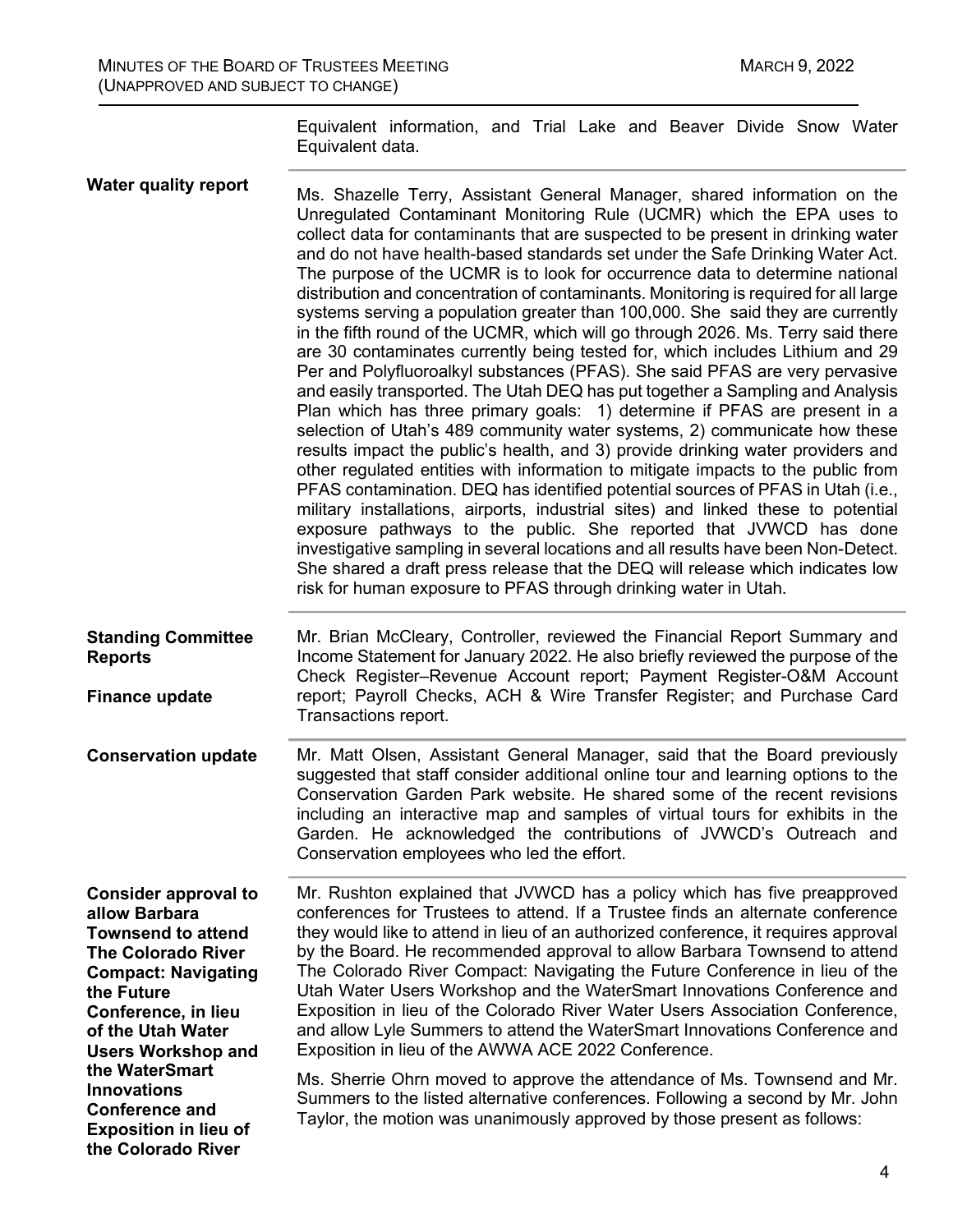MINUTES OF THE BOARD OF TRUSTEES MEETING MARCH 9, 2022 (UNAPPROVED AND SUBJECT TO CHANGE)

**Water Users Association Conference, and allow Lyle Summers to attend the WaterSmart Innovations Conference and Exposition in lieu of the AWWA ACE 2022 Conference**

**Consider approval as a concurring party to a Temporary Water Purchase and Sale Agreement**

Mr. Gibby – aye Ms. Lang – aye Ms. Ohrn – aye Ms. Ohrn – aye Mr. Rushton – aye  $Mr.$  Sudbury – aye Mr. Summers – aye  $Mr.$  Taylor – aye Ms. Townsend – aye

Ms. Ramsey – not present

Mr. Alan Packard, Assistant General Manager, said the current drought conditions have hit the Weber River drainage particularly hard. The Weber Basin Water Conservancy District (WBWCD) has requested an emergency temporary water supply to minimize the damaging consequences of an extremely limited water supply. He explained that much of the water stored in Deer Creek Reservoir originates in the Duchesne River drainage and Weber River drainage. During the normal course of operations, the Provo River Water Users Association diverts water from the Weber River into the Provo River. Staff, along with partners, investigated the opportunity of leaving the water on the Weber River side for WBWCD's use. In exchange, JVWCD and Metropolitan Water District of Salt Lake and Sandy will be made whole by Central Utah Water Conservancy District (CUWCD) releasing an equivalent amount of water from Strawberry Reservoir (ULS component of the Central Utah Project), and WBWCD will pay CUWCD for the exchanged water. Approximately 15,000- 20,000 acre-feet will be exchanged during 2022.

Mr. Packard recommended approval as a concurring party to a Temporary Water Purchase and Sale Agreement and authorize the General Manager and General Counsel to make minor revisions, and authorize the General Manager to execute the agreement.

Mr. Forsyth reported that WBWCD received approximately 7,000 acre-feet of storage water during the last water season, whereas they usually receive approximately 300,000 acre-feet. Ms. Ohrn said she feels it is important to assist our neighbor in need; we might have to curtail some of our 'wants' in order to provide for the 'needs' of others. Mr. Gibby said he was impressed with the strategy developed which allows assistance to WBWCD and still provides JVWCD with its normal allotment of water.

Mr. Rushton called for a motion on the recommendation. Ms. Sherrie Ohrn moved to approve as a concurring member a Temporary Water Purchase and Sale Agreement and authorize the General Manager and General Counsel to make minor revisions, and authorize the General Manager to execute the agreement. Following a second by Ms. Karen Lang, the motion was unanimously approved as follows:

Mr. Gibby – aye Ms. Lang – aye Ms. Ohrn – ave Ms. Ohrn – ave Mr. Rushton – aye  $Mr.$  Sudbury – aye Mr. Summers – aye  $Mr.$  Taylor – aye Ms. Townsend – aye

 $Ms.$  Ramsey – aye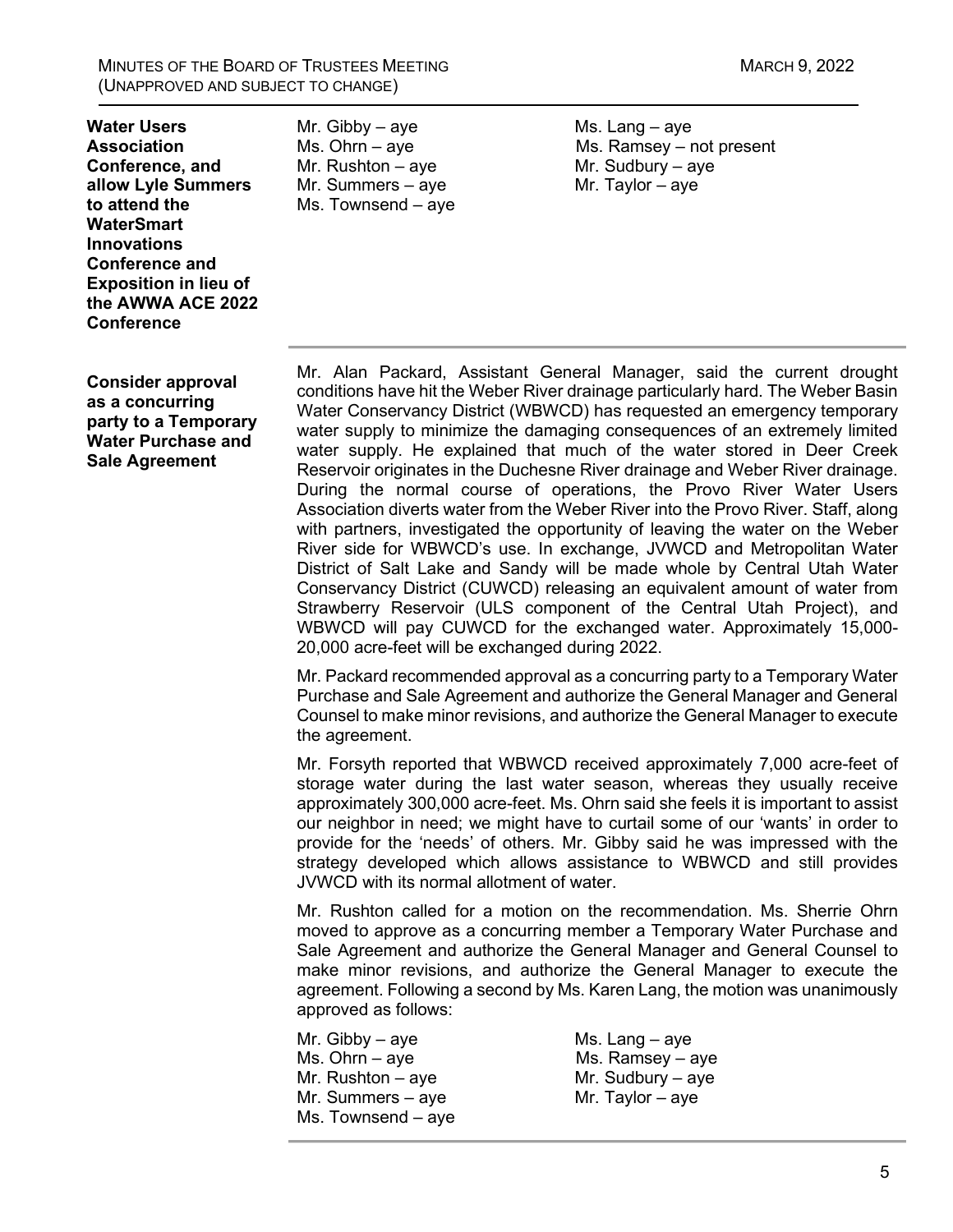| <b>Consider approval of</b><br><b>Inflation Response</b><br><b>Payment to</b><br>employees                                                                   | Mr. Forsyth said this item is for the Boards consideration to approve potential<br>actions that can be taken involving employee compensation, retention, and<br>recruitment as well as in response to the high inflation environment and tight,<br>highly competitive job market occurring at this time. He said the results of the<br>recently completed JVWCD employee survey were discussed at the March<br>Executive Committee meeting, focusing on employee compensation and<br>employee retention and recruitment. At that meeting the Board asked staff to<br>consider various options that could be taken to address these concerns. |                                                                                                                                                                                                                                                                                                                                                                                                                                                                                                                                                                                                                                                                                                                                      |
|--------------------------------------------------------------------------------------------------------------------------------------------------------------|----------------------------------------------------------------------------------------------------------------------------------------------------------------------------------------------------------------------------------------------------------------------------------------------------------------------------------------------------------------------------------------------------------------------------------------------------------------------------------------------------------------------------------------------------------------------------------------------------------------------------------------------|--------------------------------------------------------------------------------------------------------------------------------------------------------------------------------------------------------------------------------------------------------------------------------------------------------------------------------------------------------------------------------------------------------------------------------------------------------------------------------------------------------------------------------------------------------------------------------------------------------------------------------------------------------------------------------------------------------------------------------------|
|                                                                                                                                                              | Mr. Dave Martin, Chief Financial Officer, shared three options as follows:                                                                                                                                                                                                                                                                                                                                                                                                                                                                                                                                                                   |                                                                                                                                                                                                                                                                                                                                                                                                                                                                                                                                                                                                                                                                                                                                      |
|                                                                                                                                                              |                                                                                                                                                                                                                                                                                                                                                                                                                                                                                                                                                                                                                                              | 1) An immediate \$2,000 one-time Inflation Response Payment, no<br>compensation adjustment at this time, and a 7% raise or step increase<br>(with 4% salary structure change) in fiscal year 2022/2023.                                                                                                                                                                                                                                                                                                                                                                                                                                                                                                                              |
|                                                                                                                                                              | in fiscal year 2022/2023.                                                                                                                                                                                                                                                                                                                                                                                                                                                                                                                                                                                                                    | 2) An immediate \$1,800 (grades D to Q) and \$1,000 (grades R and X) one-<br>time Inflation Response Payment, an immediate 3% raise for employees<br>at midpoint or higher, with a 4% adjustment to the salary structure for<br>employees below midpoint, and a corresponding 4% or one step increase                                                                                                                                                                                                                                                                                                                                                                                                                                |
|                                                                                                                                                              | one step increase (with 4% salary structure change).                                                                                                                                                                                                                                                                                                                                                                                                                                                                                                                                                                                         | 3) No one-time Inflation Response Payment and an immediate 7% raise or                                                                                                                                                                                                                                                                                                                                                                                                                                                                                                                                                                                                                                                               |
|                                                                                                                                                              | course of action to take.                                                                                                                                                                                                                                                                                                                                                                                                                                                                                                                                                                                                                    | Mr. Martin said these options would be funded from the FY 2021/2022 budget<br>savings due to understaffing, employee turnover, and retirements. A discussion<br>took place on the various options, and Option 2 was determined to be the best                                                                                                                                                                                                                                                                                                                                                                                                                                                                                        |
|                                                                                                                                                              | approved as follows:                                                                                                                                                                                                                                                                                                                                                                                                                                                                                                                                                                                                                         | Mr. Rushton called for a motion on the recommendation. Ms. Sherrie Ohrn<br>moved to approve Option 2 of Inflation Response Payment to employees.<br>Following a second by Mr. Lyle Summers, the motion was unanimously                                                                                                                                                                                                                                                                                                                                                                                                                                                                                                               |
|                                                                                                                                                              | Mr. Gibby $-$ aye<br>Ms. Ohrn $-$ aye<br>Mr. Rushton $-$ aye<br>Mr. Summers $-$ aye<br>$Ms.$ Townsend $-$ aye                                                                                                                                                                                                                                                                                                                                                                                                                                                                                                                                | $Ms.$ Lang $-$ aye<br>Ms. Ramsey - aye<br>Mr. Sudbury $-$ aye<br>Mr. Taylor $-$ aye                                                                                                                                                                                                                                                                                                                                                                                                                                                                                                                                                                                                                                                  |
| <b>Engineering</b><br><b>Activities</b><br><b>Consider award of</b><br>construction<br>contract for<br><b>SERWTP Boilers and</b><br><b>Controls Upgrades</b> | Controls Upgrades.                                                                                                                                                                                                                                                                                                                                                                                                                                                                                                                                                                                                                           | Mr. Packard said the Southeast Regional Water Treatment Plant (SERWTP) was<br>originally constructed in the early 1980s and the pretreatment building was<br>constructed in 1999. The boilers and HVAC control system in the pretreatment<br>building are experiencing age related failures and parts are becoming difficult to<br>replace. He said this project will replace the boilers, associated ducting, and<br>other appurtenances as well as upgrade the HVAC control system and<br>integrating it into the JVWCD HVAC control system. Mr. Packard recommended<br>a construction contract be awarded to KOH Mechanical Controls, Inc. in the<br>amount of \$206,000 for Southeast Regional Water Treatment Plant Boilers and |
|                                                                                                                                                              |                                                                                                                                                                                                                                                                                                                                                                                                                                                                                                                                                                                                                                              | Mr. Rushton called for a motion on the recommendation. Mr. Reed Gibby moved                                                                                                                                                                                                                                                                                                                                                                                                                                                                                                                                                                                                                                                          |

to award a construction contract for Southeast Regional Water Treatment Plant Boilers and Controls Upgrades to KOH Mechanical Controls, Inc. in the amount of \$206,000. Following a second by Ms. Barbara Townsend, the motion was unanimously approved as follows:

6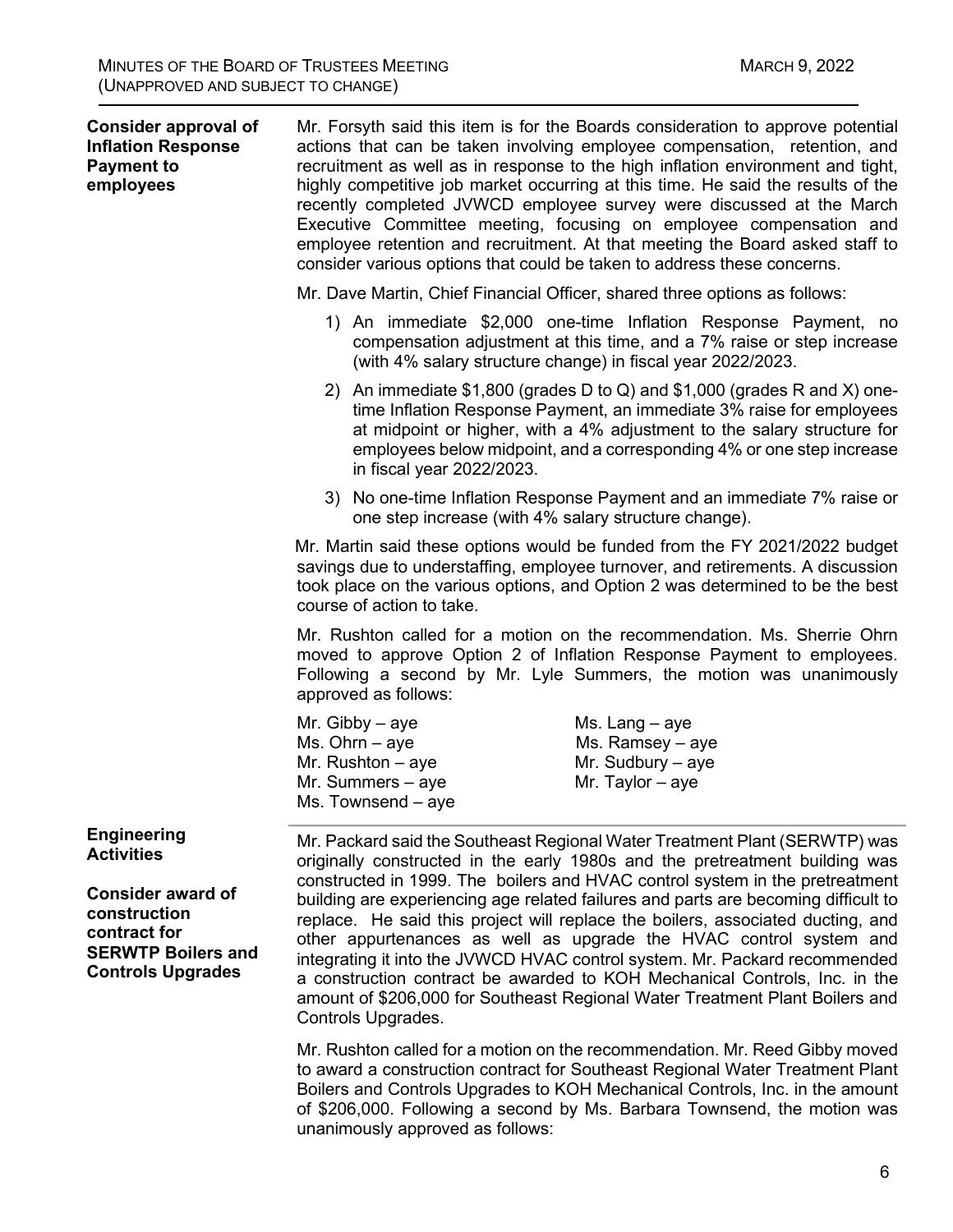|                                                                                                               | Mr. Gibby $-$ aye<br>$Ms. Ohrn - aye$<br>Mr. Rushton $-$ aye<br>Mr. Summers - not present<br>Ms. Townsend - aye                                                                                                                                                                                                                                                                                                                                                                                   | Ms. Lang $-$ aye<br>Ms. Ramsey - aye<br>Mr. Sudbury $-$ aye<br>Mr. Taylor $-$ aye<br>Mr. Summers briefly stepped out of the meeting and was not present for the vote.                                                                                                                                                                                                                                                                                                                                                                                                        |
|---------------------------------------------------------------------------------------------------------------|---------------------------------------------------------------------------------------------------------------------------------------------------------------------------------------------------------------------------------------------------------------------------------------------------------------------------------------------------------------------------------------------------------------------------------------------------------------------------------------------------|------------------------------------------------------------------------------------------------------------------------------------------------------------------------------------------------------------------------------------------------------------------------------------------------------------------------------------------------------------------------------------------------------------------------------------------------------------------------------------------------------------------------------------------------------------------------------|
| <b>Consider award of</b><br>construction<br>contract for<br><b>SERWTP Fluoride</b><br><b>Room Upgrades</b>    | Mr. Packard said the fluoride system at SERWTP is 20 years old and needs to<br>be replaced. This project will replace the tanks and piping in the fluoride room<br>with new updated equipment, and the system will be upgraded to improve the<br>operation of the system and provide better ventilation. Mr. Packard<br>recommended awarding a construction contract to Corrio Construction in the<br>amount of \$322,711 for Southeast Regional Water Treatment Plant Fluoride<br>Room Upgrades. |                                                                                                                                                                                                                                                                                                                                                                                                                                                                                                                                                                              |
|                                                                                                               | approved as follows:                                                                                                                                                                                                                                                                                                                                                                                                                                                                              | Mr. Rushton called for a motion on the recommendation. Ms. Sherrie Ohrn<br>moved to award a construction contract for Southeast Regional Water Treatment<br>Plant Fluoride Room Upgrades to Corrio Construction in the amount of<br>\$322,711. Following a second by Mr. Reed Gibby, the motion was unanimously                                                                                                                                                                                                                                                              |
|                                                                                                               | Mr. Gibby $-$ aye<br>Ms. Ohrn $-$ aye<br>Mr. Rushton $-$ aye<br>Mr. Summers $-$ aye<br>Ms. Townsend - aye                                                                                                                                                                                                                                                                                                                                                                                         | Ms. Lang - aye<br>Ms. Ramsey - aye<br>Mr. Sudbury $-$ aye<br>Mr. Taylor $-$ aye                                                                                                                                                                                                                                                                                                                                                                                                                                                                                              |
| <b>Consider award of</b><br>construction<br>contract for Deep<br>Well #6 Well<br><b>Improvements</b>          | the amount of \$288,749 for Deep Well #6 Well Improvements.                                                                                                                                                                                                                                                                                                                                                                                                                                       | Mr. Packard said Southwest Groundwater Well #6 was constructed to extract<br>sulfate contaminated water from past Kennecott mining operations. Problems<br>with the well equipment have occurred as a result of the high corrosivity of the<br>ground water. This project will provide an improved lubrication system, column<br>shaft, column pipe, and bearings to provide longer life to the equipment. The<br>project also includes well development to restore well capacity. Mr. Packard<br>recommended awarding a construction contract to Nickerson Company, Inc. in |
|                                                                                                               | Ms. Ramsey left the meeting at 4:50 p.m.                                                                                                                                                                                                                                                                                                                                                                                                                                                          |                                                                                                                                                                                                                                                                                                                                                                                                                                                                                                                                                                              |
|                                                                                                               | follows:                                                                                                                                                                                                                                                                                                                                                                                                                                                                                          | Mr. Rushton called for a motion on the recommendation. Mr. Reed Gibby moved<br>to award a construction contract for Deep Well #6 Well Improvements to<br>Nickerson Company, Inc. in the amount of \$288,749. Following a second by Mr.<br>Mick Sudbury, the motion was unanimously approved by those present as                                                                                                                                                                                                                                                              |
|                                                                                                               | Mr. Gibby $-$ aye<br>$Ms. Ohrn - aye$<br>Mr. Rushton $-$ aye<br>Mr. Summers $-$ aye<br>Ms. Townsend - aye                                                                                                                                                                                                                                                                                                                                                                                         | Ms. Lang $-$ aye<br>Ms. Ramsey - not present<br>Mr. Sudbury $-$ aye<br>Mr. Taylor $-$ aye                                                                                                                                                                                                                                                                                                                                                                                                                                                                                    |
| <b>Consider award of</b><br>construction<br>contract for 4700<br>South 5600 West<br><b>Vault Improvements</b> |                                                                                                                                                                                                                                                                                                                                                                                                                                                                                                   | Mr. Packard said the valve vault located at 4700 South 5600 West recently<br>flooded, and all electrical equipment and connections were damaged. This<br>project will replace all electronic equipment in the vault including the sump pump,                                                                                                                                                                                                                                                                                                                                 |

valve actuator, and ventilation fan. Mr. Packard recommended awarding a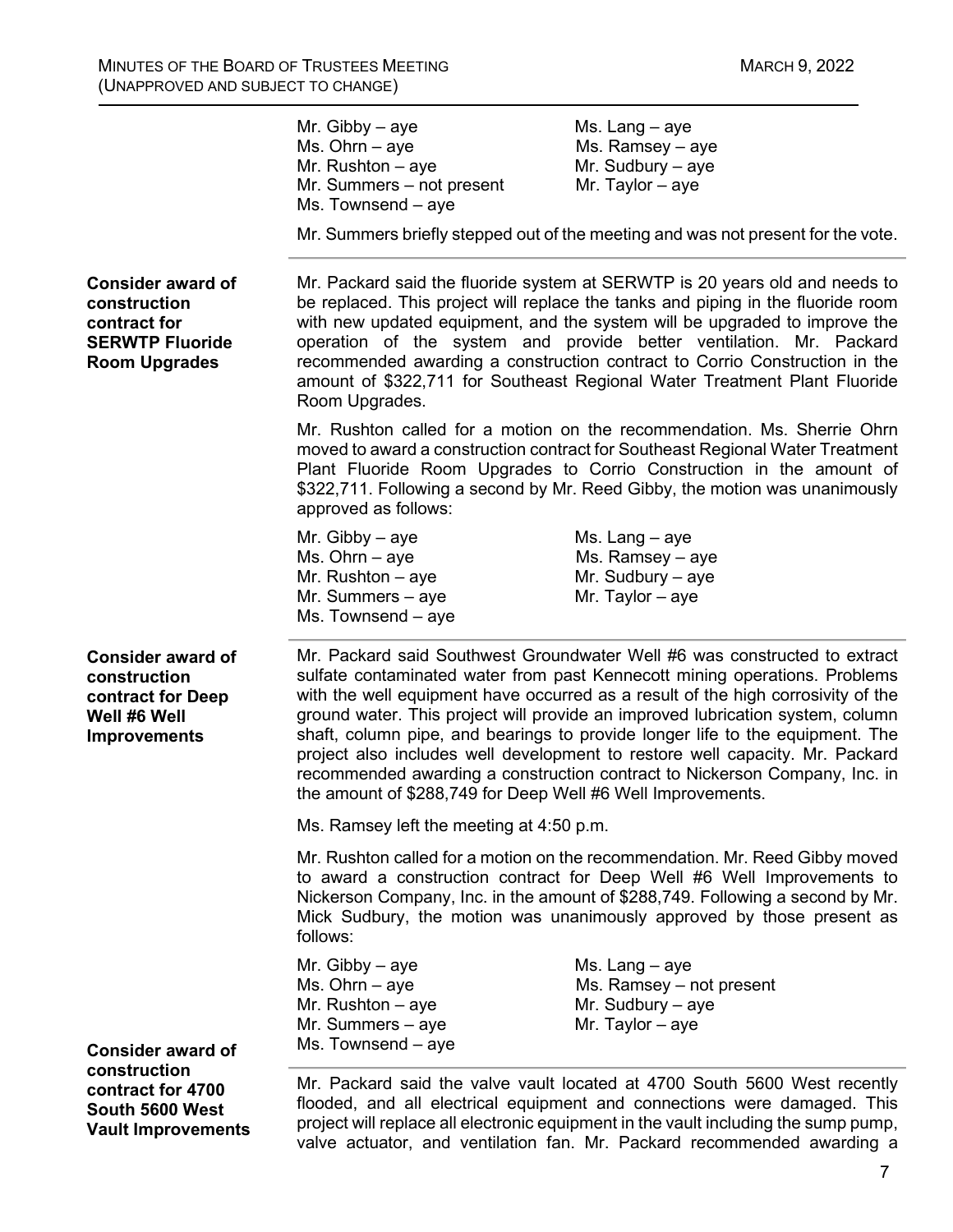construction contract to Cliff Johnson Excavating in the amount of \$95,242 for 4700 South 5600 West Vault Improvements.

Mr. Gibby asked if there is a way to install an alarm indicating when a sump pump fails or a vault floods, and Mr. Packard explained this will be part of the planned project. Mr. Rushton requested that staff coordinate this project with Salt Lake County and West Valley City.

Mr. Rushton called for a motion on the recommendation. Mr. Reed Gibby moved to award a construction contract for 4700 South 5600 West Vault Improvements to Cliff Johnson Excavating in the amount of \$95,242. Following a second by Mr. Mick Sudbury, the motion was unanimously approved by those present as follows:

Mr. Gibby – aye  $MS.$  Lang – aye Mr. Rushton – aye  $Mr.$  Sudbury – aye Mr. Summers – aye  $Mr.$  Taylor – aye Ms. Townsend – aye

 $Ms. Ohrn - aye$  Ms. Ramsey – not present

**Report on procurement method to be used to purchase sedimentation equipment for the JVWTP**

Mr. Packard reported the current 10-year Capital Project Plan identifies several projects at the Jordan Valley Water Treatment Plant (JVWTP) that will be related to the capacity expansion of the JVWTP. He reviewed the phases of the planned expansion. He said staff has evaluated various concept level designs to construct the sedimentation basin improvements in a way which cost-effectively supports an overall capacity expansion. Based on that evaluation, the recommended scope of work to construct the JVWTP capacity expansion will include re-rating the existing filters, increasing the capacity of floc/sed basins 1 and 2 by installing high-rate plate settlers in coordination with the FEMA BRIC hazards mitigation project, and increasing the capacity of sedimentation basins 3-6 by installing high-rate plate settlers in coordination with the basin mechanical equipment replacement project. Competitive procurement proposal documents for the purchase of plate settler equipment for basins 3-6 are currently being prepared by staff. In accordance with JVWCD procurement policy, the proposal documents will allow consideration of multiple factors (e.g., price, successful experience with similar applications, equipment construction details and features, required maintenance, and availability of local service, etc.) to determine the best overall value for JVWCD. He described the procurement process that will be used for this project.

Mr. Rushton expressed concern that price will factor in 40% during the evaluation process and that price should potentially have less weight. Mr. Packard said staff will take this into consideration.

**Operations and Maintenance activities**

**Consider approval of contract and expenditure for grounds services**

Ms. Terry said this proposed grounds services contract is for mowing, trimming, edging, weeding, and debris removal at 30 JVWCD sites. Staff advertised on the JVWCD website and reached out individually to 12 vendors to request bids. She said staff received only one bid which came from Millburn Lawn and Landscape, who is the firm JVWCD is currently using. Ms. Terry said the proposed contract price is the same as the present year, and they have done excellent work. Ms. Terry recommended approval of a contract and expenditure for grounds services be awarded to Millburn Lawn and Landscape in the amount of \$75,920.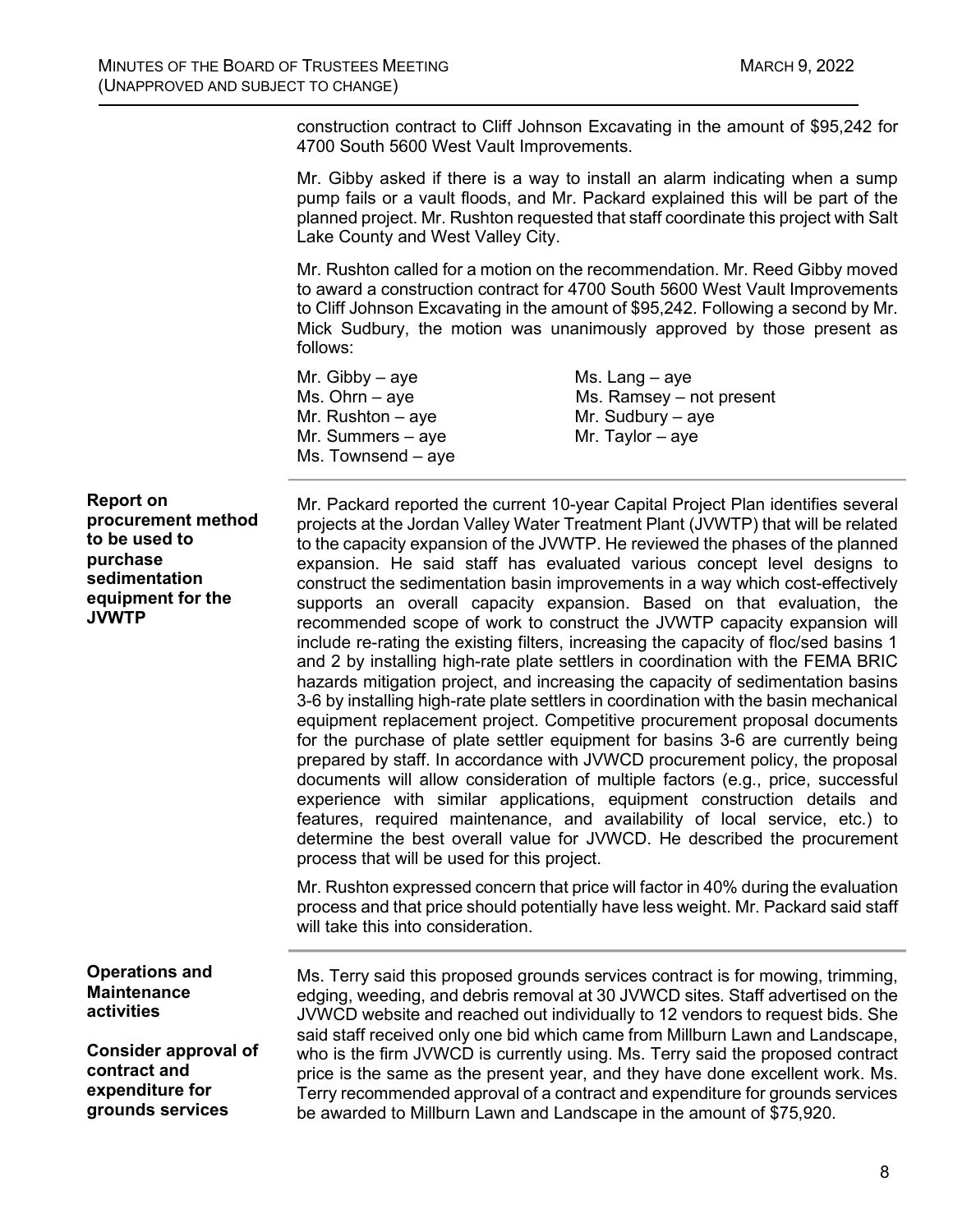|                              | Mr. Rushton suggested staff consider rebidding the contract next year even<br>though the contract allows for renewal for five years.                                                                                                                                                                                                  |                                                                                                                                                                                                                                                                                                                                                                                        |
|------------------------------|---------------------------------------------------------------------------------------------------------------------------------------------------------------------------------------------------------------------------------------------------------------------------------------------------------------------------------------|----------------------------------------------------------------------------------------------------------------------------------------------------------------------------------------------------------------------------------------------------------------------------------------------------------------------------------------------------------------------------------------|
|                              | Mr. Rushton called for a motion on the recommendation. Ms. Sherrie Ohrn<br>moved to approve a contract and expenditure for ground services be awarded<br>to Millburn Lawn and Landscape in the amount of \$75,920. Following a second<br>by Ms. Barbara Townsend, the motion was unanimously approved by those<br>present as follows: |                                                                                                                                                                                                                                                                                                                                                                                        |
|                              | Mr. Gibby $-$ aye<br>Ms. Ohrn $-$ aye<br>Mr. Rushton $-$ aye<br>Mr. Summers $-$ aye<br>Ms. Townsend - aye                                                                                                                                                                                                                             | Ms. Lang $-$ aye<br>Ms. Ramsey – not present<br>Mr. Sudbury $-$ aye<br>Mr. Taylor $-$ aye                                                                                                                                                                                                                                                                                              |
| <b>Reporting Items</b>       |                                                                                                                                                                                                                                                                                                                                       | Mr. Forsyth reported on the Legislative session which ended on March $4th$ . He                                                                                                                                                                                                                                                                                                        |
| Legislative update<br>report |                                                                                                                                                                                                                                                                                                                                       | said many of the bills dealing with water passed during the session, including the<br>Utah Lake Authority bill which Mark Stratford, General Counsel, assisted with.                                                                                                                                                                                                                   |
|                              | report for February 2022, and media coverage.                                                                                                                                                                                                                                                                                         | Mr. Forsyth briefly reviewed the routine reporting items which included: Central<br>Utah Project/CUWCD Activities Report, facilities rental agreements signed by<br>the General Manager, easement encroachment agreements signed by the<br>General Manager, performance indicators for January 2022, Capital projects                                                                  |
| <b>Upcoming meetings</b>     | meeting, Wednesday, April 13 at 3:00 p.m.                                                                                                                                                                                                                                                                                             | Mr. Rushton reviewed the upcoming meetings for March and April, including:<br>Finance Committee meeting, Monday, March 28 at 3:00 p.m.; Conservation<br>Committee meeting, Monday, April 11 at 3:00 p.m.; Executive Committee<br>meeting, Monday, April 11 at 3:30 p.m.; Annual Meeting of the Employee<br>Retirement Plan Committee, Monday, April 11 at 4:00 p.m.; and regular Board |
| <b>Closed meeting</b>        |                                                                                                                                                                                                                                                                                                                                       | Mr. Rushton proposed to convene a closed meeting at 5:23 p.m. to discuss<br>deployment of security personnel, devices, or systems. Ms. Sherrie Ohrn moved<br>to go into closed session for the discussion. Following a second by Ms. Karen<br>Lang, the motion was unanimously approved by those present as follows:                                                                   |
|                              | Mr. Gibby $-$ aye<br>$Ms. Ohrn - aye$<br>Mr. Rushton $-$ aye<br>Mr. Summers - aye<br>Ms. Townsend - aye                                                                                                                                                                                                                               | Ms. Lang – aye<br>Ms. Ramsey - not present<br>Mr. Sudbury $-$ aye<br>Mr. Taylor $-$ aye                                                                                                                                                                                                                                                                                                |
|                              |                                                                                                                                                                                                                                                                                                                                       |                                                                                                                                                                                                                                                                                                                                                                                        |

The closed meeting convened at 5:28 p.m. with the following Trustees present: Mr. Corey Rushton, Mr. Reed Gibby, Ms. Karen Lang, Ms. Sherrie Ohrn, Mr. Mick Sudbury, Mr. Lyle Summers, Mr. John Taylor, and Ms. Barbara Townsend. Also present were: Bart Forsyth, General Manager; Alan Packard, Assistant General Manager; Shazelle Terry, Assistant General Manager; Matt Olsen, Assistant General Manager; David Martin, Chief Financial Officer; Reid Lewis, General Counsel; Mark Stratford, General Counsel; Beverly Parry, Executive Assistant; Jeff King, Security and Emergency Response Coordinator, and Jason Brown, Information Systems Department Manager (electronic).